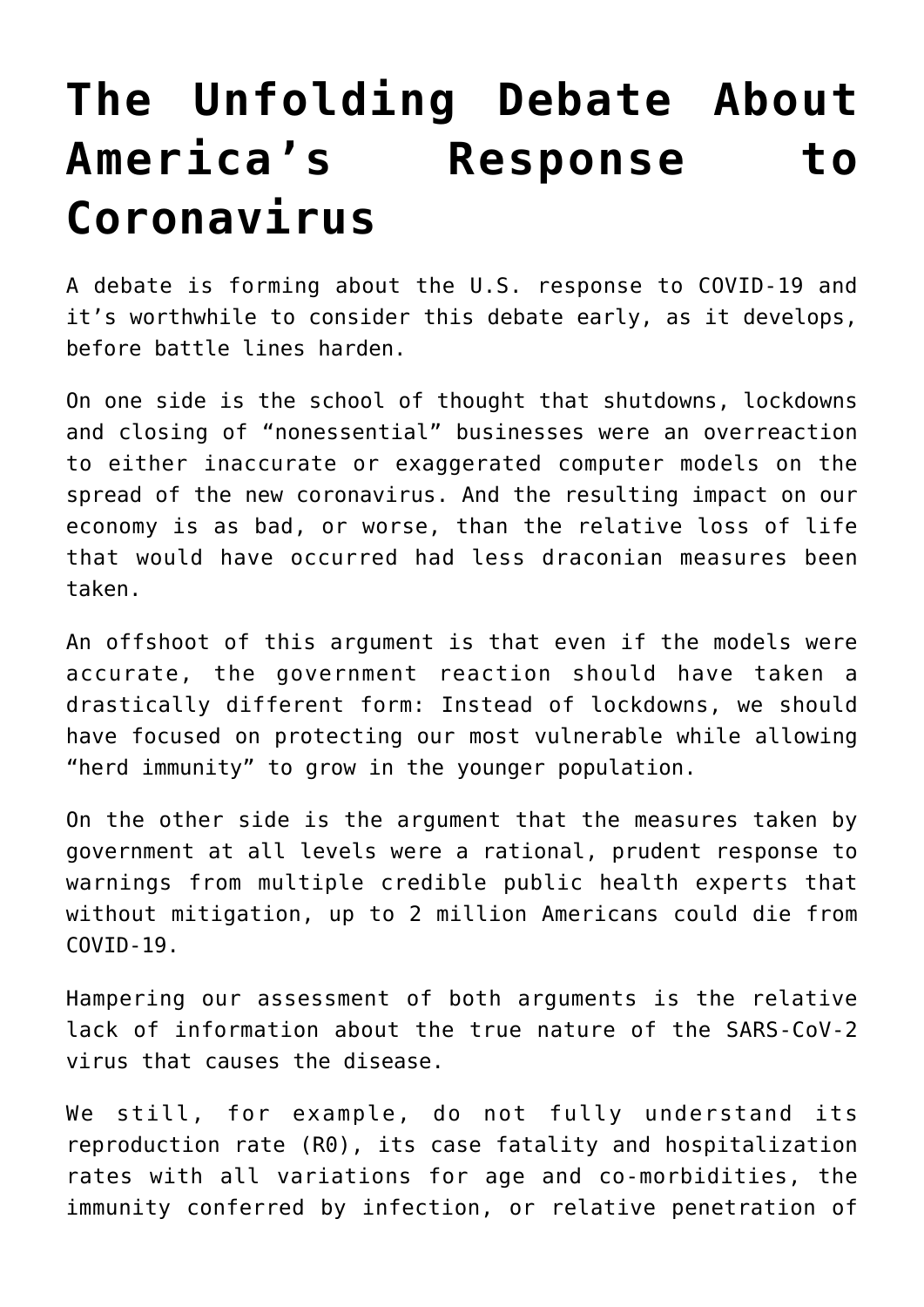the virus into the American population. Nor do we know whether there will be multiple waves of the virus, or just this one.

Every hour another news story gives more credence to one side of the argument or the other. So here comes one that says the new coronavirus is more lethal that we initially believed. Now, here is another that says that a much greater percentage of Americans may already have been infected and recovered.

Well-meaning individuals forward these links to their friends and colleagues, and say "See?" And friends respond with, "Yes, OK, but have you seen this?"

How many times have you heard comparisons of the coronavirus to the flu? "It's worse." "No, it's not."

So, we are being buffeted hourly by multiple conflicting pieces of information. It's exhausting to keep up.

In essence, we are being asked to make summary judgments about a story that is still developing. And that has its pitfalls. We should know a lot more in four to five months, but right now we are still in the eye of the hurricane with a great deal of uncertainty about how this comes out.

We know a few things, however.

COVID-19 is not some hypothetical threat. Many might still remember the " $YZK$  bug" scare. For those who don't, the [Y2K](https://www.britannica.com/technology/Y2K-bug) bug was the widely publicized danger that as the century turned over from 1999 to 2000 all the computerized systems we depend on to run our society would stop working due to some fatal flaw in their programming.

It never materialized.

This is not that. The scenes from **Bergamo, Italy** and [Manhattan](https://www.ctvnews.ca/health/coronavirus/scenes-from-the-epicentre-grim-images-from-new-york-city-1.4874424) are stark evidence that when the virus runs unchecked through a city, it kills in large numbers and in a way that overwhelms our normal medical facilities, causing chaos and tragedy.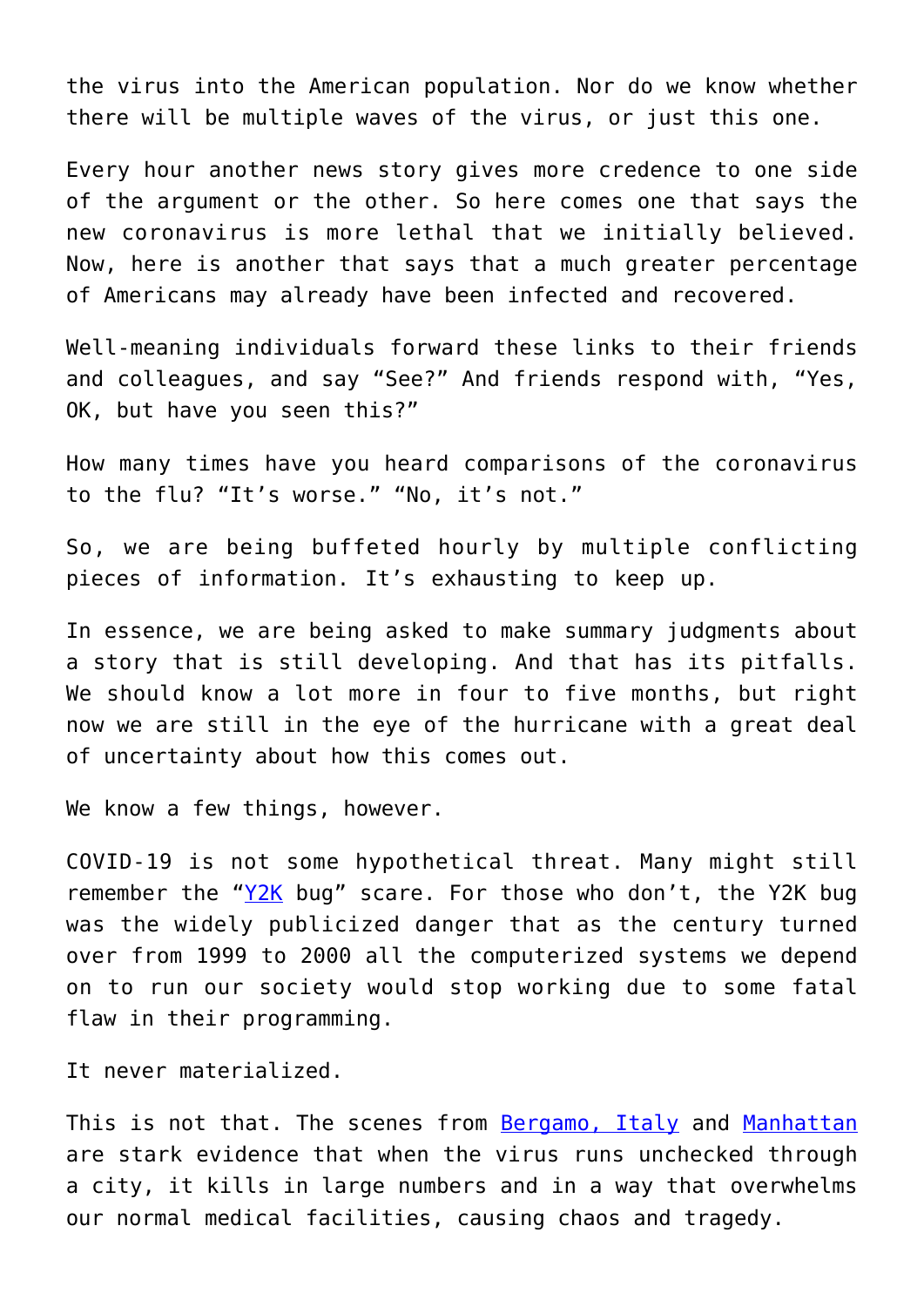We also know that the economic devastation being wrought by COVID-19 is on an almost inconceivable scale. This was brought home Tuesday when oil hit [minus \\$37](https://www.nbcnews.com/business/markets/oil-prices-tumble-lowest-level-1980s-n1187716) a barrel.

Millions are out of work and suffering for it. Hosts of businesses declaring bankruptcy is now a daily occurrence.

Leaders know that they live in a fishbowl when it comes to the decisions they make. Underreact to a threat and leaders are accused of placing American lives in undue danger. Overreact and they will be blamed for overreach and destroying the economy.

Monday morning quarterbacking is a professional sport in America, and leaders make decisions knowing they will be judged.

Americans are gaining a healthy skepticism of computer models and graphs. Family dinners now include discussions of the merits of the [IHME](https://covid19.healthdata.org/united-states-of-america) versus [Imperial College London's](https://www.imperial.ac.uk/mrc-global-infectious-disease-analysis/covid-19/) epidemic models.

Many Americans already have familiarity with weather models, the ones that say, for example, there is a 40 percent chance that Hurricane Roxanne will hit Charleston.

But it's new ground when our own human behavior changes a model. So when social distancing is practiced, for example, how it can drive the infection curve down. That's the equivalent of saying that if the people in Charleston put plywood over their windows, the hurricane will go elsewhere.v

Much will be written on both sides of this issue. Some of it will be informed and useful. But more time probably is necessary to establish a true perspective.

When seeking to judge a leader's actions, I find it useful to consider the circumstances of their decisions. Put yourself in a governor's place in mid-March and consider the limited